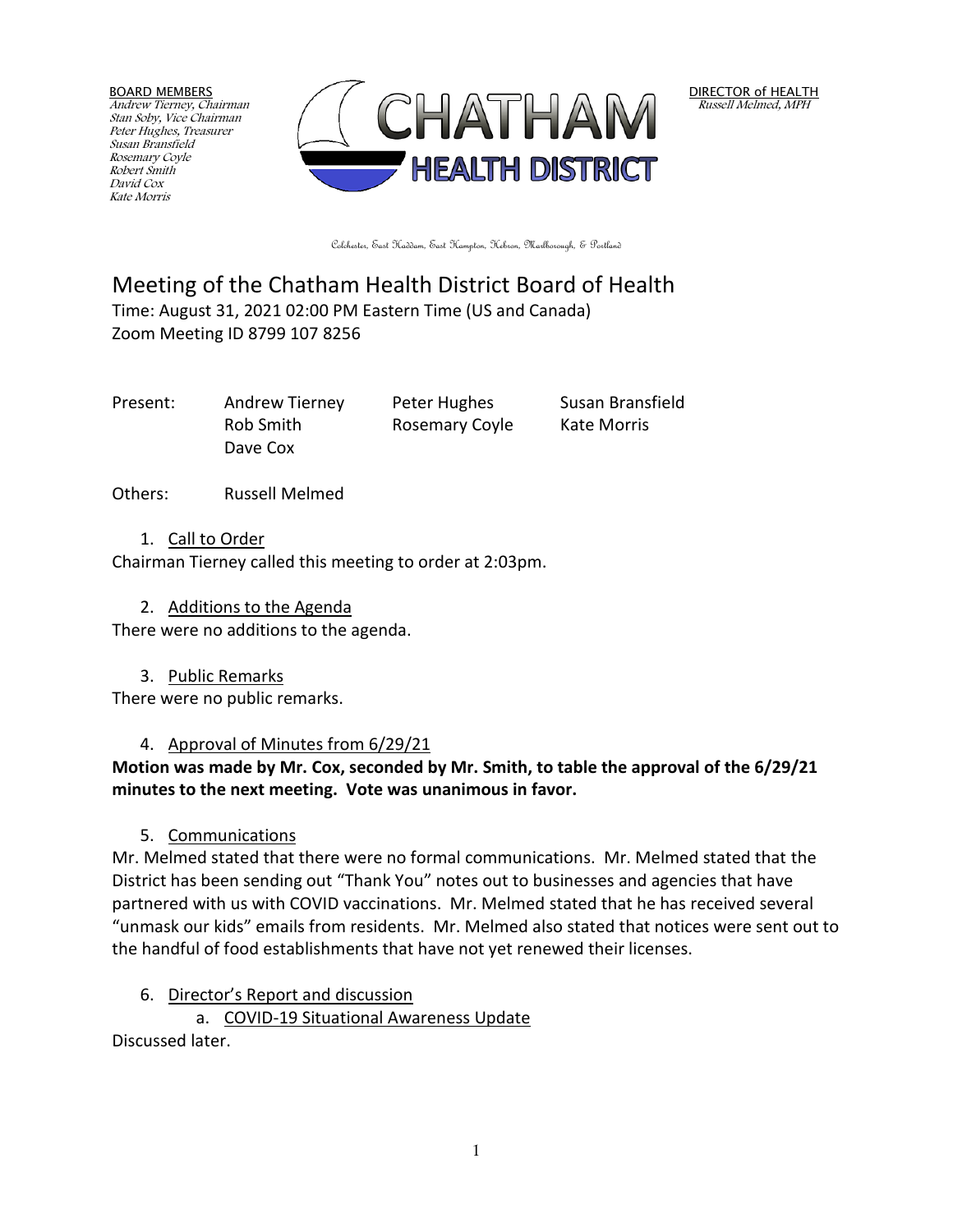## b. Environmental Health

Environmental Health continues to be very busy. Mr. Melmed stated that even with staff vacations, application turnaround time has been limited to about one week.

Mr. Melmed stated that he is going to begin having staff do presentations to the Board of Health.

Mr. Melmed stated that food service inspections had been suspended during the peak of COVID. Inspections are behind but are now being conducted. Mr. Melmed stated that the District implemented assigned temporary event weekends to staff.

Mr. Melmed noted that Robert's Lake House was recently in the news for failed food inspections. Mr. Melmed stated that steps have been taken to bring Robert's into compliance. The establishment has been working with District staff.

## c. Community Health

Mr. Melmed stated that Vickie Han has recently completed a virtual Chronic Disease Management Program.

Mr. Melmed stated that the Vaccine Equity Partnership Funding Program has been very successful. This funding was due to end today (August  $31<sup>st</sup>$ ). Mr. Melmed stated that there has been a no-cost extension granted for this program. The original funding period was May 1, 2021 through August 31, 2021. The extension continues the funding through December 31, 2021. Mr. Melmed stated that programs/events have been very successful and have been held out in the community at different events and community housing units. Anika Maybin and Stephanie Reyes have been our Vaccine Equity staff and have done a wonderful job. Anika will remain on throughout the funding and Stephanie is going back to college but will continue to do work on the weekends for us.

# d. Staffing

Mr. Melmed stated that staffing is currently full with the exception of the Health Educator which is funded for ¾ for this year (October – June). Mr. Melmed has not yet decided if he will post for the position or have conversation with current staff about filling the position.

Mr. Melmed stated that there may be additional ELC funding for continued COVID19 work.

# e. Building

Mr. Melmed stated that we have outgrown our current office space. Currently our Vaccine Equity staff work from home and are in the office a couple of times a week and utilize the conference room. Mr. Melmed has recently met with our landlord regarding vacant space. Mr. Melmed also stated that he has looked throughout the District for leasing potential and had been unsuccessful at finding anything that would meet our requirements.

# f. Budget

Mr. Melmed noted that we have collected approximately \$62,000 in unexpected COVID administration vaccination billing. Mr. Melmed stated that in the past budget overages have gone into Undesignated Funds. Mr. Melmed stated that the Finance Committee has recently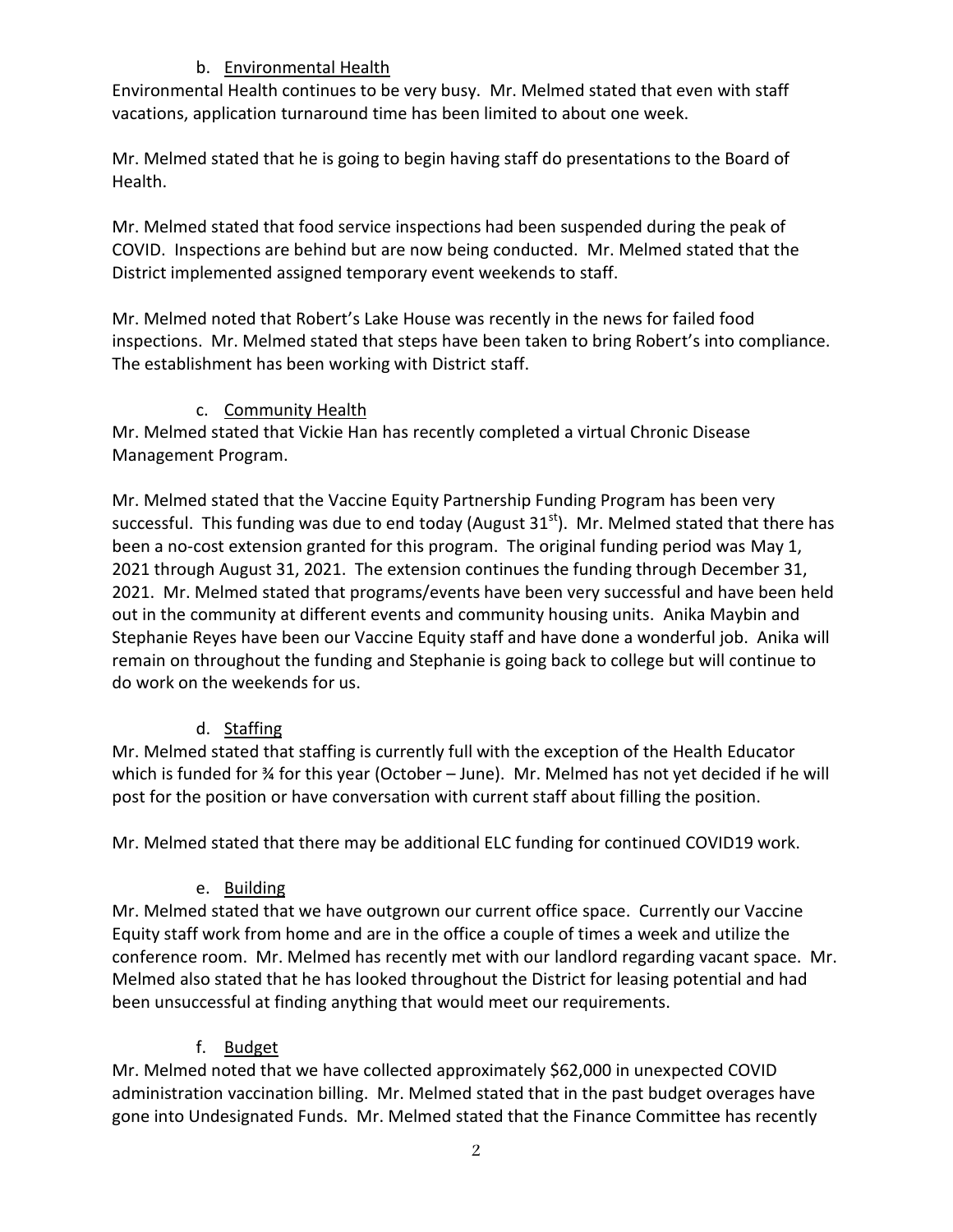met and discussed creating two new designed funds primarily for COVID19 and Public Health Emergency Response.

Mr. Melmed noted that approximately 8000 vaccinations were administered and would not have been successful without the help of volunteers. Mr. Melmed would like to draw on some of the vaccination billing funds to hold a volunteer appreciation event. Mr. Melmed and members of the Board wanted to recognize Tina Lanzi and Kristi St. Jean for their billing efforts.

Mr. Melmed discussed COVID19 situational awareness stating that cases have increased in the past few weeks with most of our District towns currently in the Red and Orange zones. Mr. Melmed stated that our some of our clinic volunteers are being trained to conduct contract tracing.

Mr. Melmed briefly discussed mask mandating and encourages universal masking.

7. New Business

a. ARPA Funding Request

Discussed later.

- b. Creation of new designated funds
	- i. Education and Training
	- ii. COVID-19 and Public Health Emergency Response

Mr. Melmed stated that there is currently a line item for education and training, Howard Dean Tuition Reimbursement Fund. These funds have not been utilized the last couple of fiscal years and have been directed into the undesignated fund balance. Mr. Melmed recommended establishing a designated fund balance, Education and Training, for use when employees decided they want to take classes. In addition, Mr. Melmed stated that the District did received municipal COVID relief funds from the towns. These unexpended funds, as well as the vaccine billing funds, Mr. Melmed recommended creating a designated fund balance; COVID-19 and Public Health Emergency Response. Ms. Coyle and Mr. Tierney both stated that the Finance Committee did meeting and support Mr. Melmed's recommendations.

### **Motion was made by Ms. Bransfield, seconded by Mr. Hughes, to establish the two new designated funds; Education and Training and COVID-19 and Public Health Emergency Response. Brief discussion was held regarding capping the fund, to be discussed at a future time. Vote was unanimous in favor.**

Discussion was held regarding ARPA funding requests. Mr. Melmed briefly discussed District needs; infrastructure, vaccine car/van, vaccine monitoring system, etc. Consensus of the Board was that Mr. Melmed needs to identify and prioritize the needs and determine the cost; upfront and perpetual.

8. Public Remarks There were not public remarks.